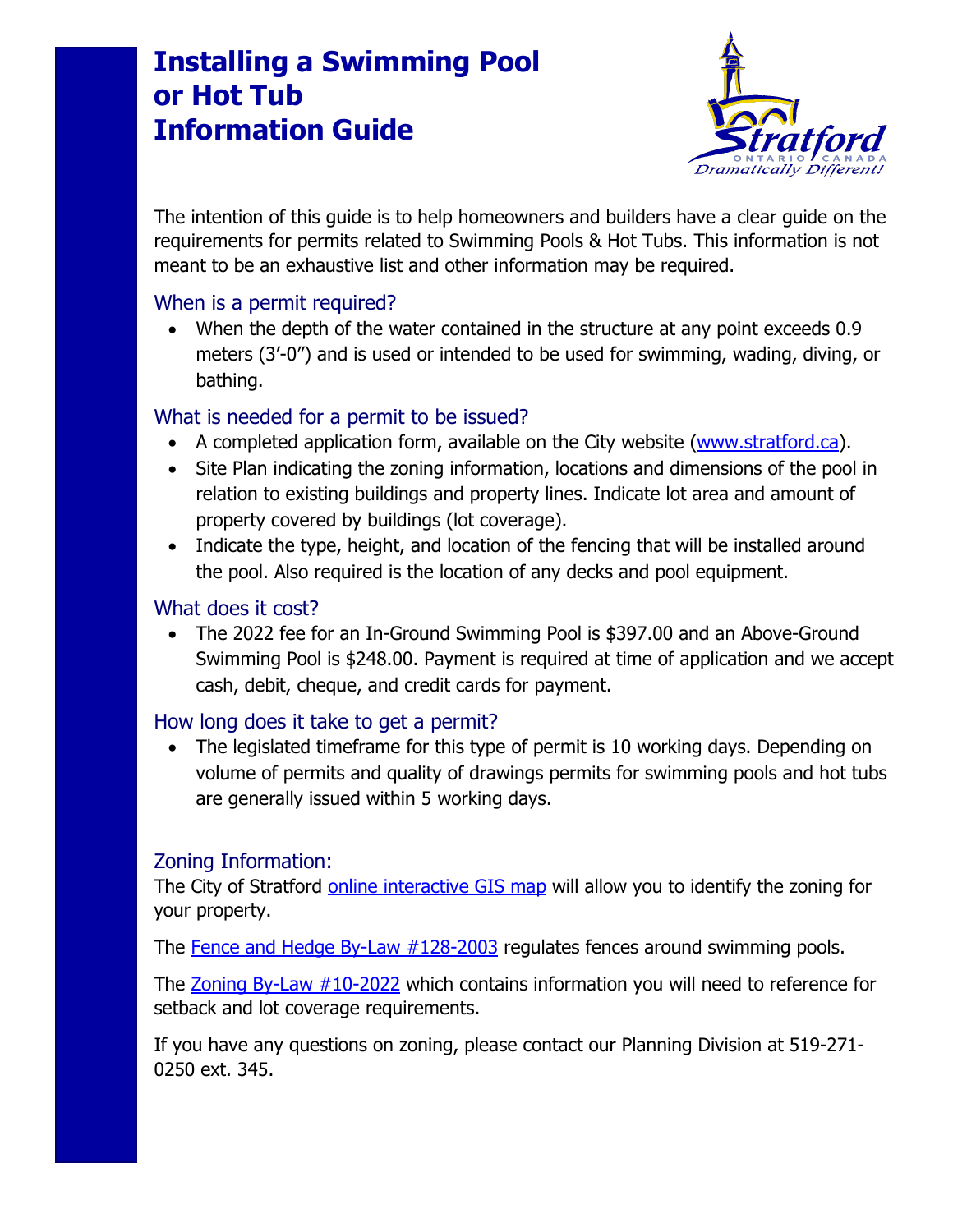## General Requirements

- Fences are to be structurally adequate to prevent unauthorized entry to a swimming pool area,
- Fences around swimming pools and hot tubs shall be not less than **1.52 meters (5'-0")** in height measured from the adjacent grade (hot tubs with a fitted cover with locking device do not require a fence),
- Construction must not facilitate climbing similar to a ladder,
	- $\circ$  Openings between vertical fence members must be limited to 102mm (4");
	- $\circ$  Spacing of horizontal members must be a minimum of 1.1 meters (3'-6") from grade when vertical space between members is greater than 25mm (1") apart;
	- $\circ$  Horizontal members must be in pool side of fence;
	- $\circ$  Bottom of the fence must not be more than 102mm (4") above grade.
- Gates or doors are the only permitted means of entry to the pool area,
- The wall of a house or accessory structure may be utilized to enclose a pool,
- Each gate or door must be capable of being locked and have a self-latching device,
	- $\circ$  On a gate the latching device must be at the top and inside of the gate;
	- $\circ$  Gates or doors must remain closed except when the pool is in actual use.
- A division fence which complies to these provisions shall be a sufficient fence,
- No climbable objects such as embankments, retaining walls, other fences, structures, or anything that would facilitate climbing shall be located within 1.0 meter (3'-3") from the fence of enclosure enclosing the pool.

## Drawing Requirements

Where excavated material other than topsoil is to remain on site, a lot grading plan shall be submitted for review with the permit application.

- Site Plan drawing to scale with all buildings, pool, pool equipment and fencing clearly outlined with heights, materials and adjacent setbacks to property lines,
- Lot grading plan completed by an Ontario Land Surveyor (OLS), Engineer, C.E.T., or Architect detailing the existing and proposed:
	- $\circ$  Top of pool deck,
	- $\circ$  Elevations at property lines,
	- o Elevations on neighbouring properties,
	- o Swale elevations,
- Grading plan to outline the proposed drainage patterns including swales.

No person shall alter existing grades so as to negatively impact adjacent properties by causing storm water to flow to neighbouring property.

Installation of drainage piping, catch basins, drywells, French drains or similar appurtenances require prior approval from the Chief Building Official prior to installation of the proposed system. Installation of such systems may require a permit as required by the Ontario Building Code.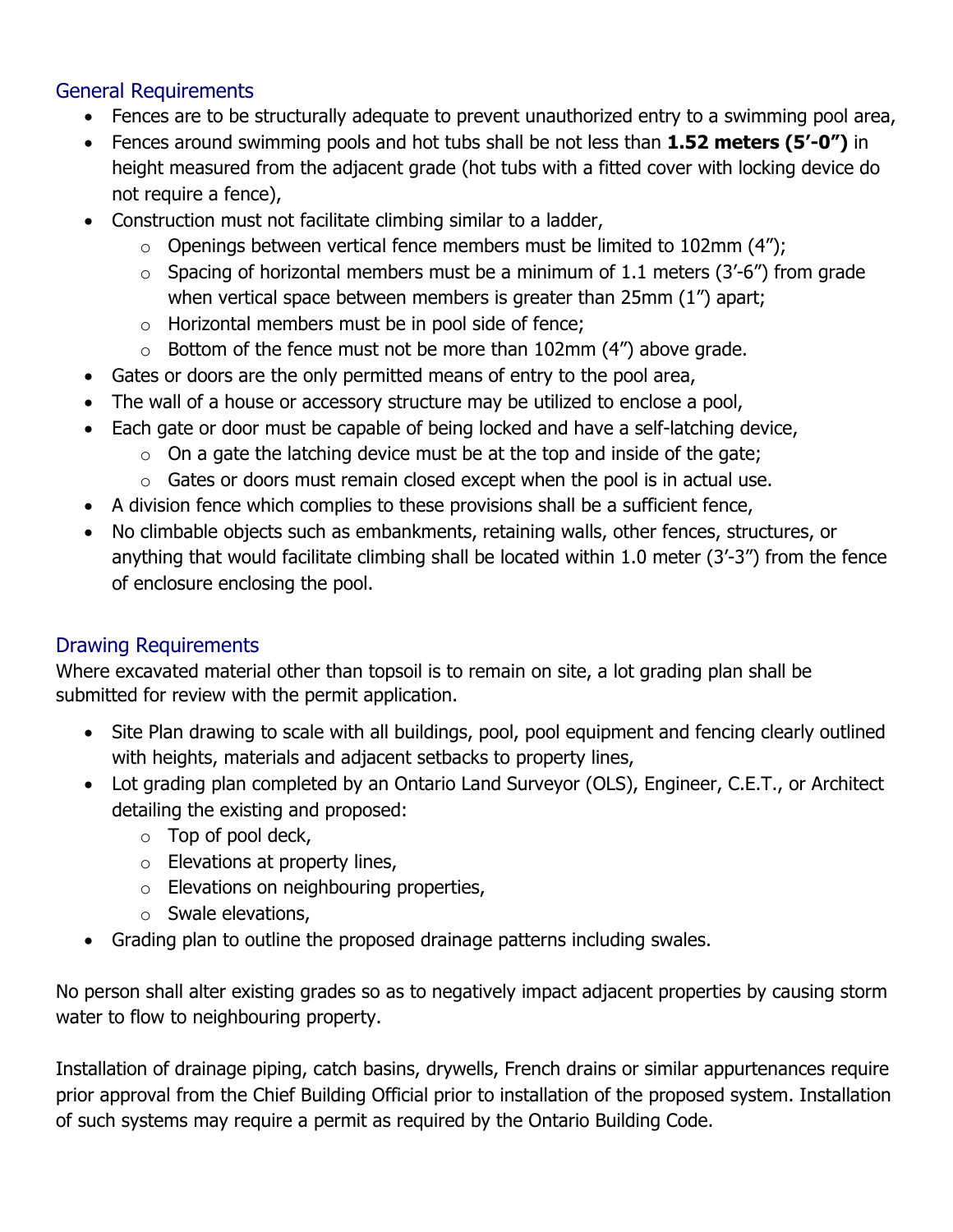# Sample Fence Details



# **VERTICAL BOARD**





1.52m (5'-0") MIN.

# **CHAIN LINK**



**FENCE SECTION**